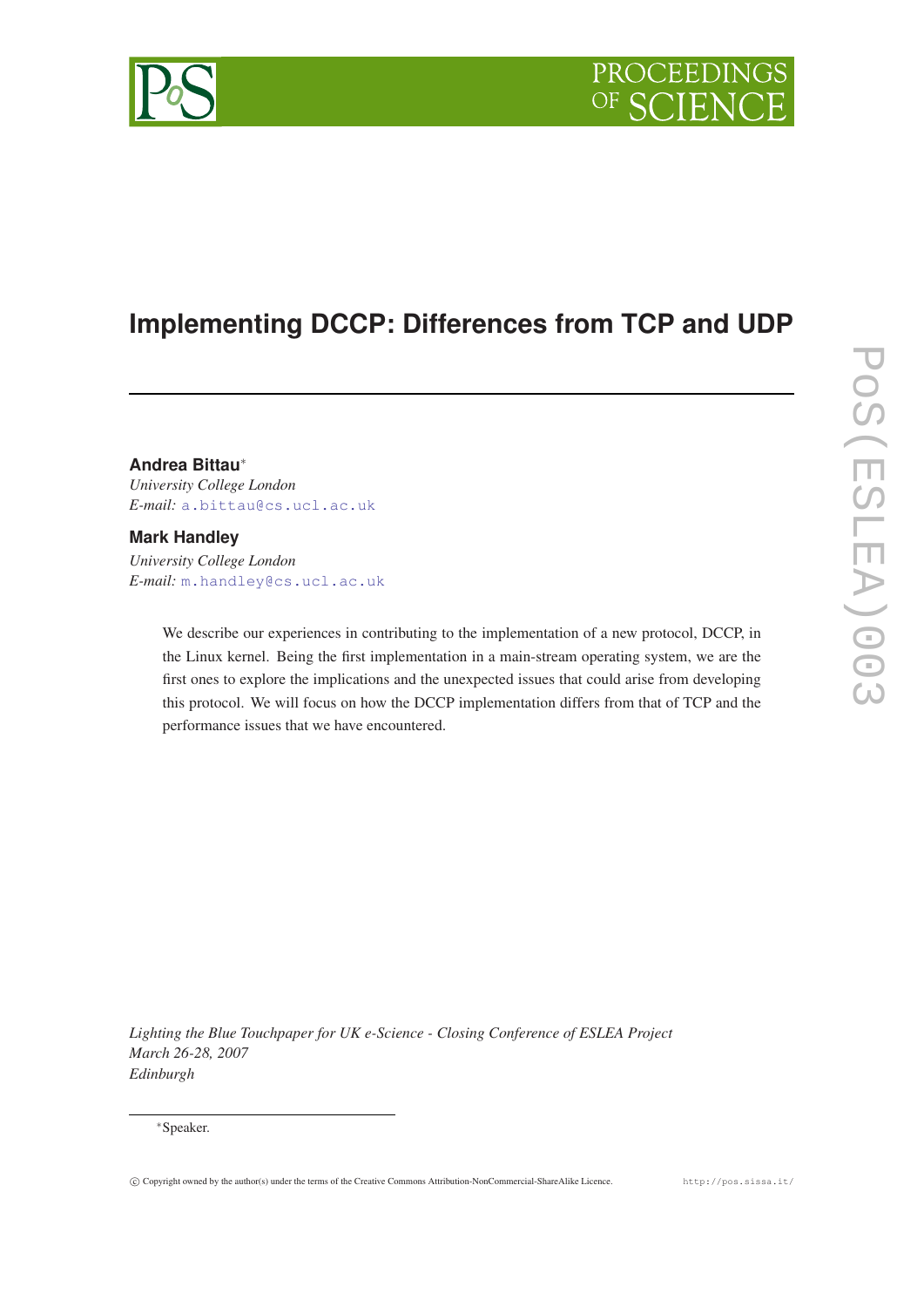| Component                          | lines |
|------------------------------------|-------|
| Ack vectors & feature negotiation. | 1,162 |
| Rest of DCCP core.                 | 2,876 |
| Total DCCP core.                   | 4,038 |
| CCID <sub>2</sub> .                | 583   |
| CCID <sub>3</sub> .                | 1,839 |
| Minimum DCCP (core & CCID2).       | 4,621 |
| TCP implementation.                | 8,042 |
| UDP implementation.                | 1,160 |

Table 1: Source lines of code for protocol implementations in Linux 2.6.19.

#### 1. Introduction

The *Datagram Congestion Control Protocol* (DCCP) is a transport protocol that does not provide delivery guarantees and has built-in congestion control [\[3\]](#page-3-0). One may think of it as UDP with congestion control, or TCP without reliability. This makes DCCP ideal for multimedia applications that prefer, upon packet loss, sending new data instead of old (and now useless) retransmissions. The congestion control algorithm in DCCP is not fixed and applications may choose which one to use by selecting the appropriate *Congestion Control Identifier* (CCID). Currently, there are two CCIDs defined: CCID2 which is TCP-like and CCID3 which is TFRC [[2](#page-3-0)].

In this paper we focus on the implementation issues of DCCP rather than on its design. Our work has been carried out as protocol research in the context of e-VLBI, an application where multiple data streams from different telescopes are correlated to produce an image. The requirements for e-VLBI are transmitting large amounts of data at a (very high) constant bit-rate, and packet loss can be tolerated. TCP is inadequate for e-VLBI due to its bad performance when dealing with large windows. UDP is partially suitable for e-VLBI since it may not be used on shared links (*e.g.* Internet, or shared academic networks) due to its lack of congestion control. DCCP is the best fit it can transmit data at a constant bit-rate (CCID3) and in the case of congestion, it will back off. In the following sections we will discuss the major implementation differences in Linux between DCCP, TCP and UDP, followed by some performance considerations.

#### 2. Differences from TCP and UDP

Table 1 summarizes the lines of code of different protocols in Linux 2.6.19. DCCP is corecomplete, but still missing some optional parts. The code is  $\approx$  57% of TCP's code size (UDP is much simpler). Part of the reason is that DCCP needs a state machine and mechanisms equivalent to those of TCP in order to be robust against attacks, *e.g.* it needs to detect whether a reset packet is valid (in sequence) before terminating a connection. UDP does not have this complexity and it is generally left to application protocols (if necessary). Complexity in DCCP is added by *ack vectors* and *feature negotiation*. Because DCCP's delivery is unreliable, the protocol may not make use of cumulative acknowledgments as TCP does. Instead, a map representing which packets have been received and which not, much like TCP's SACK, needs to be transmitted and processed (ack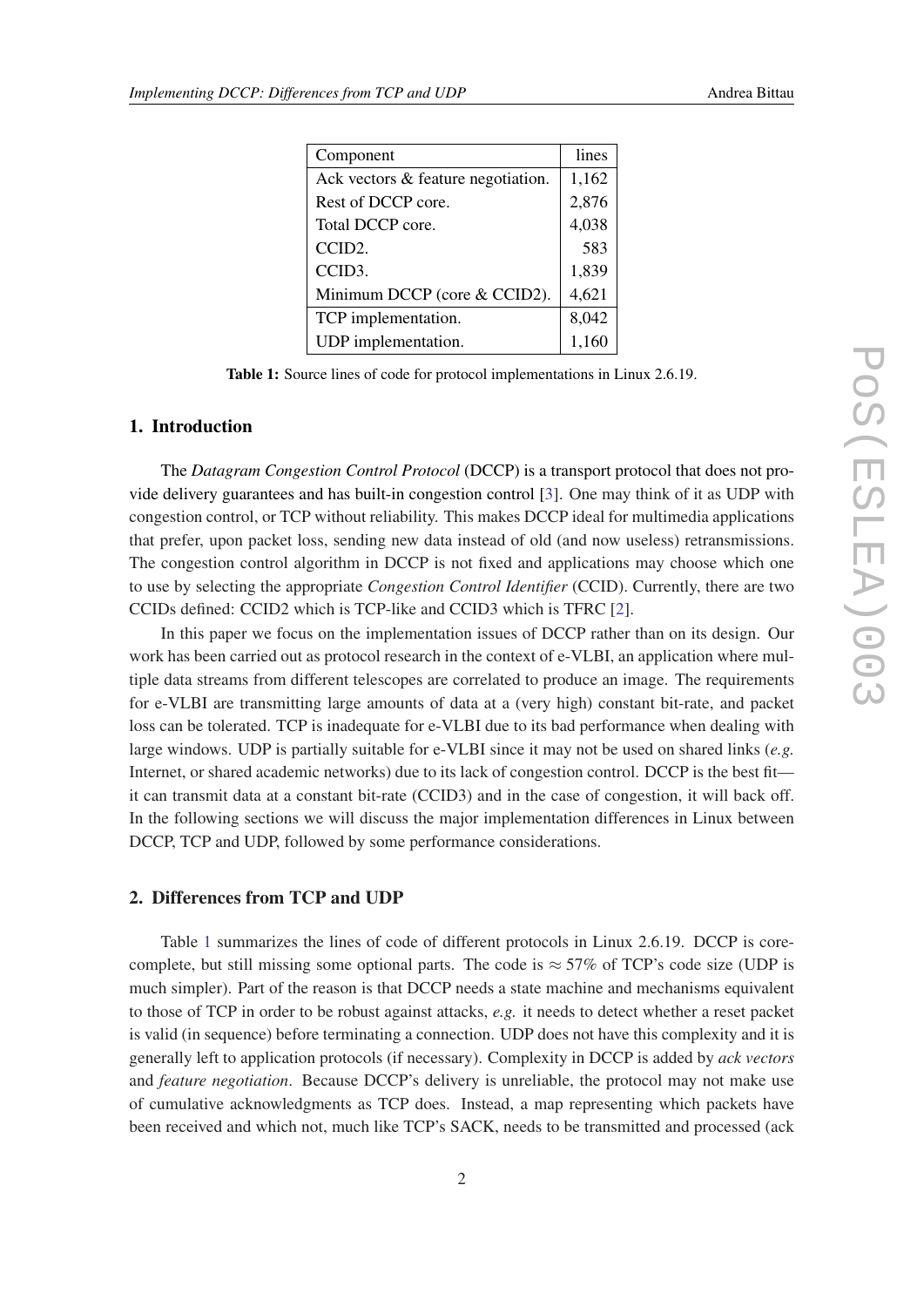

Figure 1: DCCP CCID2 running with TCP's HighSpeed algorithm.

vectors). Thus, detecting loss in DCCP is more complex than in standard TCP. Feature negotiation is a mechanism for negotiating options and may be thought of like TCP options, although the mechanism is much more versatile in DCCP. Together ack vectors and feature negotiation comprise  $\approx$  29% of the core DCCP code. Because of these extra mechanisms, we believe that the complete DCCP implementation will approach the complexity as TCP's—it is not a trivial protocol like UDP. Currently missing in the implementation are some protocol options (*e.g.* slow receiver) and the handling of special cases such as detecting and dealing correctly with unidirectional data flows.

The CCIDs in DCCP are quite large because they share no code (unlike in TCP's case). This is so because the algorithms are fundamentally different—CCID2 is window based and CCID3 is rate based. We developed an experimental patch which allows TCP congestion control modules to be used by CCID2. Figure 1 shows DCCP's congestion window when using the HighSpeed TCP algorithm [[1](#page-3-0)]. The result is as expected, a higher frequency of losses and a more aggressive window increase when HighSpeed is compared with Reno. It was an interesting result that the same congestion control code worked correctly in protocols which have totally different semantics reliable *vs.* unreliable. Although DCCP's CCID2 and TCP have very different mechanisms for detecting congestion, the actions taken are very similar. The congestion control modules between TCP and DCCP turned out to be compatible because they only need to be notified about loss—they do not need to detect loss themselves.

#### 3. Performance

We were able to transfer at 1Gb/s, as reported by *iperf*, by using DCCP with CCID2 in a lab experiment. We connected, back-to-back, two Intel Xeon 3GHz boxes with e1000 1Gbit PCIe network cards. On the transmitter, we emulated a 200ms delay using *netem* in order to give us a large bandwidth-delay product (window). This stressed the implementation since the amount of required state, *e.g.* ack vector size, grows proportionally to the window size. We still need to further optimize the code since the CPU utilization is  $\approx 90\%$  when transmitting at gigabit rates. In TCP's case, the CPU utilization is lower and this is mainly due to the fact that TCP does not have to process a large ack vector upon receiving every packet.

After profiling the kernel, we discovered that the CPU was spending most of its time calculating checksums ( $\approx 25\%$ ). Checksum offloading to the network card will definitely reduce CPU utilization and we are planning to support it in the future. Figure [2](#page-3-0) shows how fast two different boxes can calculate checksums using the Linux kernel code. As the packet size grows, the number